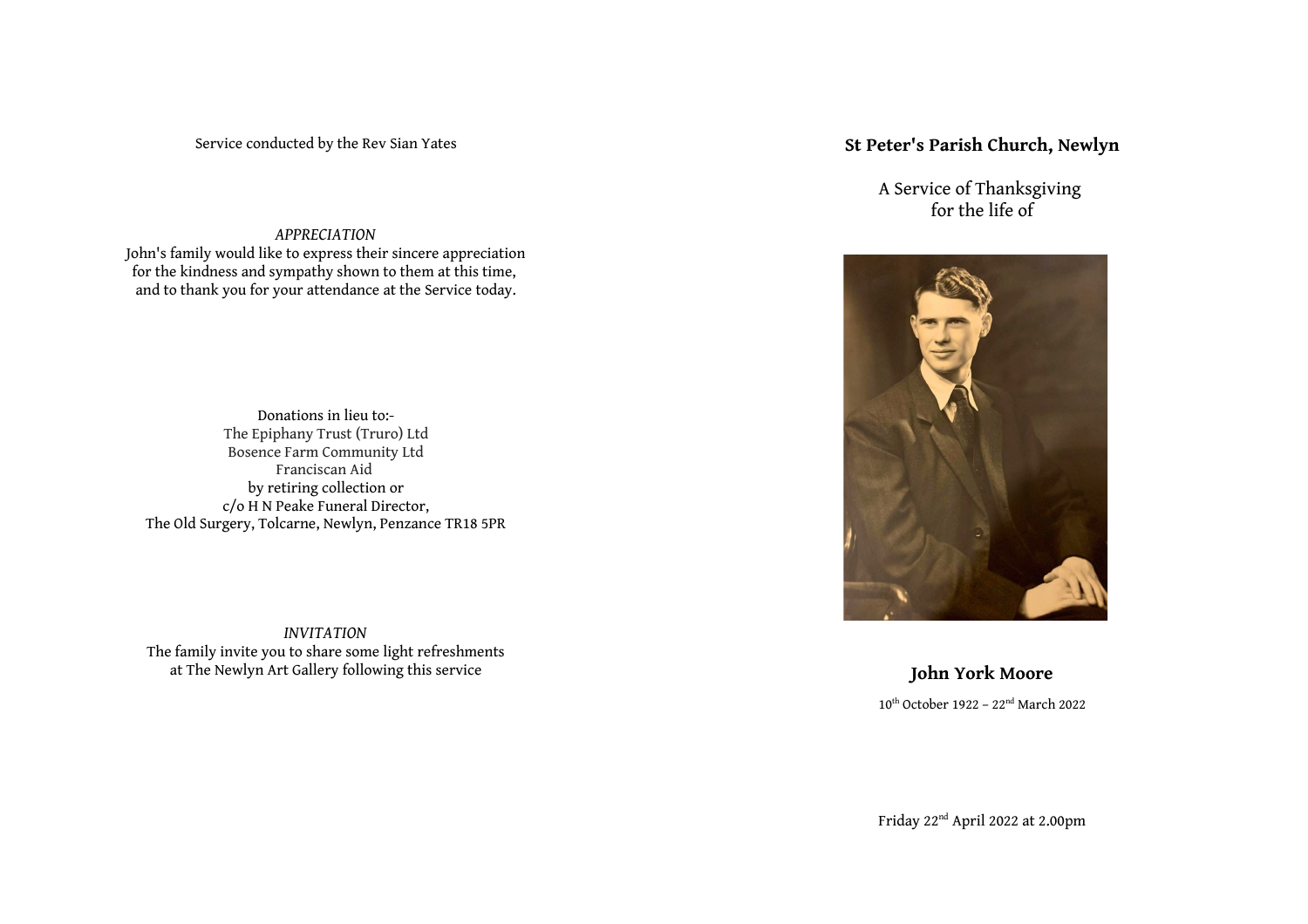*Introductory Music*

Introductions and Variations on Theme Marlborough, Op 28 Marko Topchii

*Valedictory Music*

This Train is Bound for Glory The Cosmic Carnival Express

*This song was first recorded in 1922 the year of John's birth*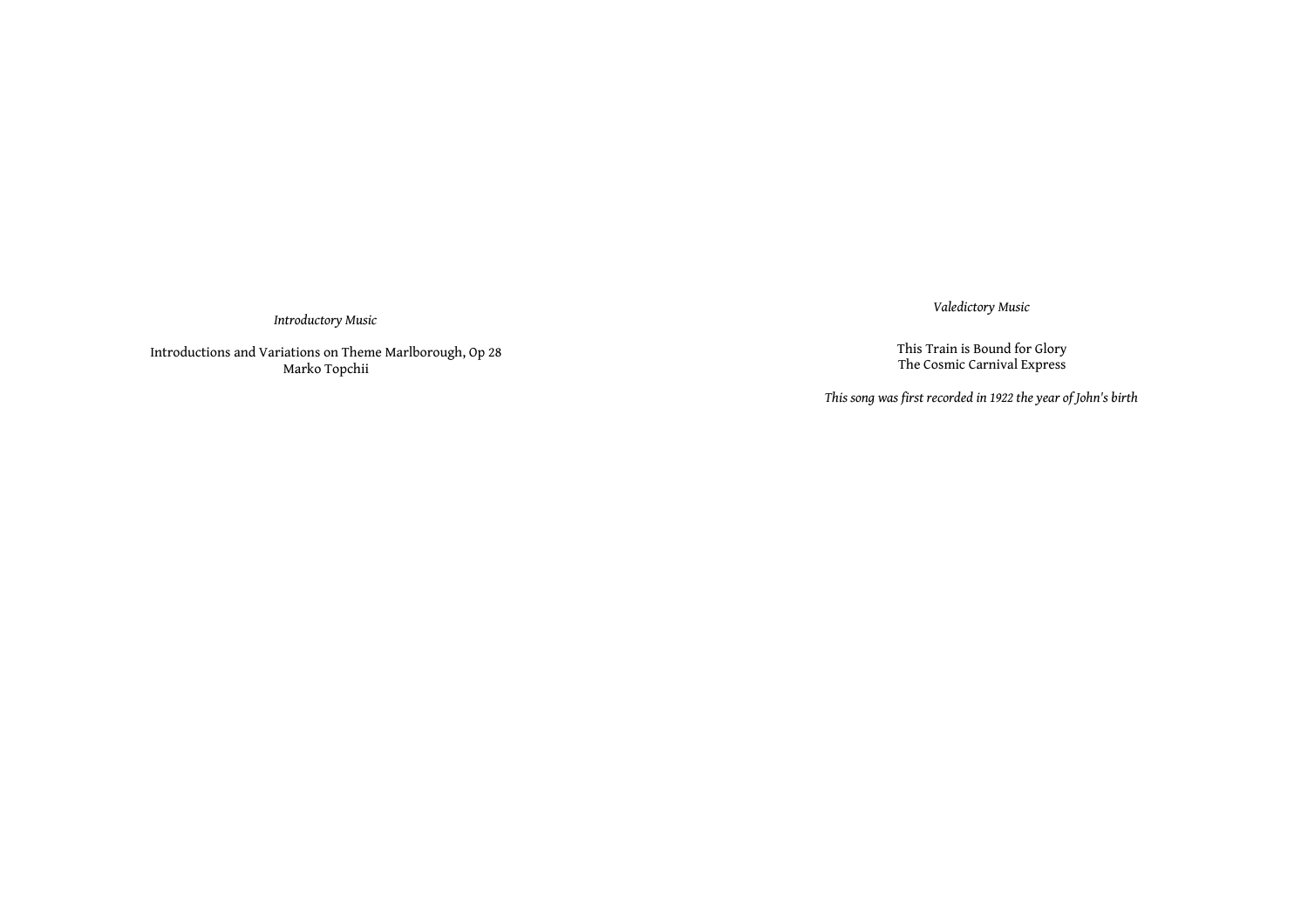*Prayers*  Led by a member of the Franciscan Community

*Hymn – The Lord's my Shepherd*

The Lord's my Shepherd, I'll not want; He makes me down to lie In pastures green; He leadeth me The quiet waters by

My soul He doth restore again, And me to walk doth make Within the paths of righteousness, E'en for His own name's sake

Yea, though I walk in death's dark vale, Yet will I fear no ill; For Thou art with me, and Thy rod And staff me comfort still

My table Thou hast furnished In presence of my foes; My head Thou dost with oil anoint, And my cup overflows

Goodness and mercy all my life Shall surely follow me, And in God's house for evermore My dwelling-place shall be

*Opening Address*  The Vicar

*Hymn – Morning has Broken*

Morning has broken like the first morning Blackbird has spoken like the first bird Praise for the singing, praise for the morning Praise for them springing fresh from the world

Sweet the rains new fall, sunlit from Heaven Like the first dew fall on the first grass Praise for the sweetness of the wet garden Sprung in completeness where His feet pass

Mine is the sunlight, mine is the morning Born of the one light, Eden saw play Praise with elation, praise every morning God's recreation of the new day

Morning has broken like the first morning Blackbird has spoken like the first bird Praise for the singing, praise for the morning Praise for them springing fresh from the world